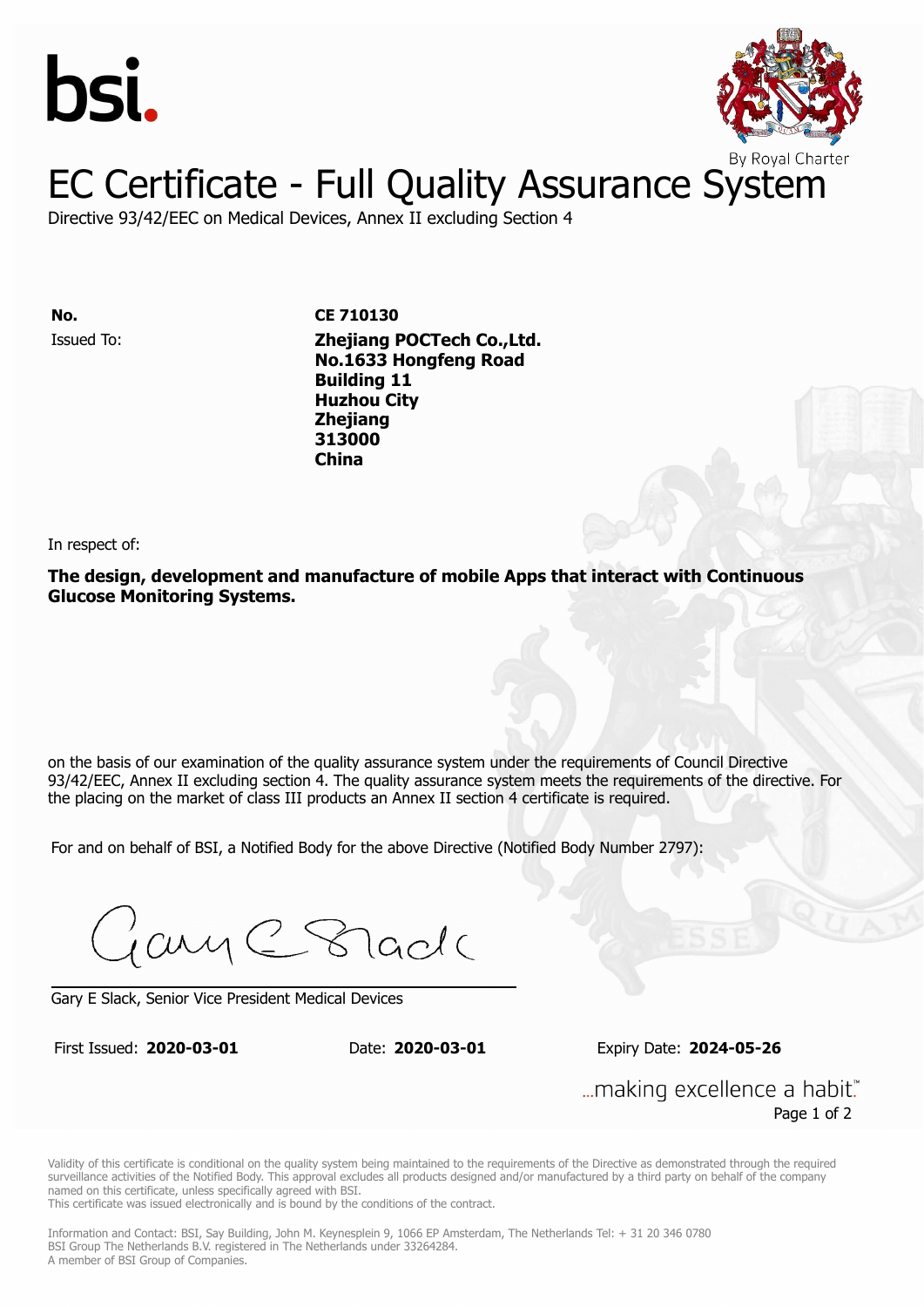



# EC Certificate - Full Quality Assurance System

### **Supplementary Information to CE 710130**

Issued To: **Zhejiang POCTech Co.,Ltd. No.1633 Hongfeng Road Building 11 Huzhou City Zhejiang 313000 China**

| <b>NBOG Code</b><br>Device name |                                                              | Intended purpose per IFU |  |
|---------------------------------|--------------------------------------------------------------|--------------------------|--|
| Class IIa                       |                                                              |                          |  |
| MD 1111                         | Software for Continuous<br><b>Glucose Monitoring Systems</b> | N/A                      |  |

First Issued: **2020-03-01** Date: **2020-03-01** Expiry Date: **2024-05-26**

... making excellence a habit." Page 2 of 2

Validity of this certificate is conditional on the quality system being maintained to the requirements of the Directive as demonstrated through the required surveillance activities of the Notified Body. This approval excludes all products designed and/or manufactured by a third party on behalf of the company named on this certificate, unless specifically agreed with BSI.

This certificate was issued electronically and is bound by the conditions of the contract.

Information and Contact: BSI, Say Building, John M. Keynesplein 9, 1066 EP Amsterdam, The Netherlands Tel: + 31 20 346 0780 BSI Group The Netherlands B.V. registered in The Netherlands under 33264284. A member of BSI Group of Companies.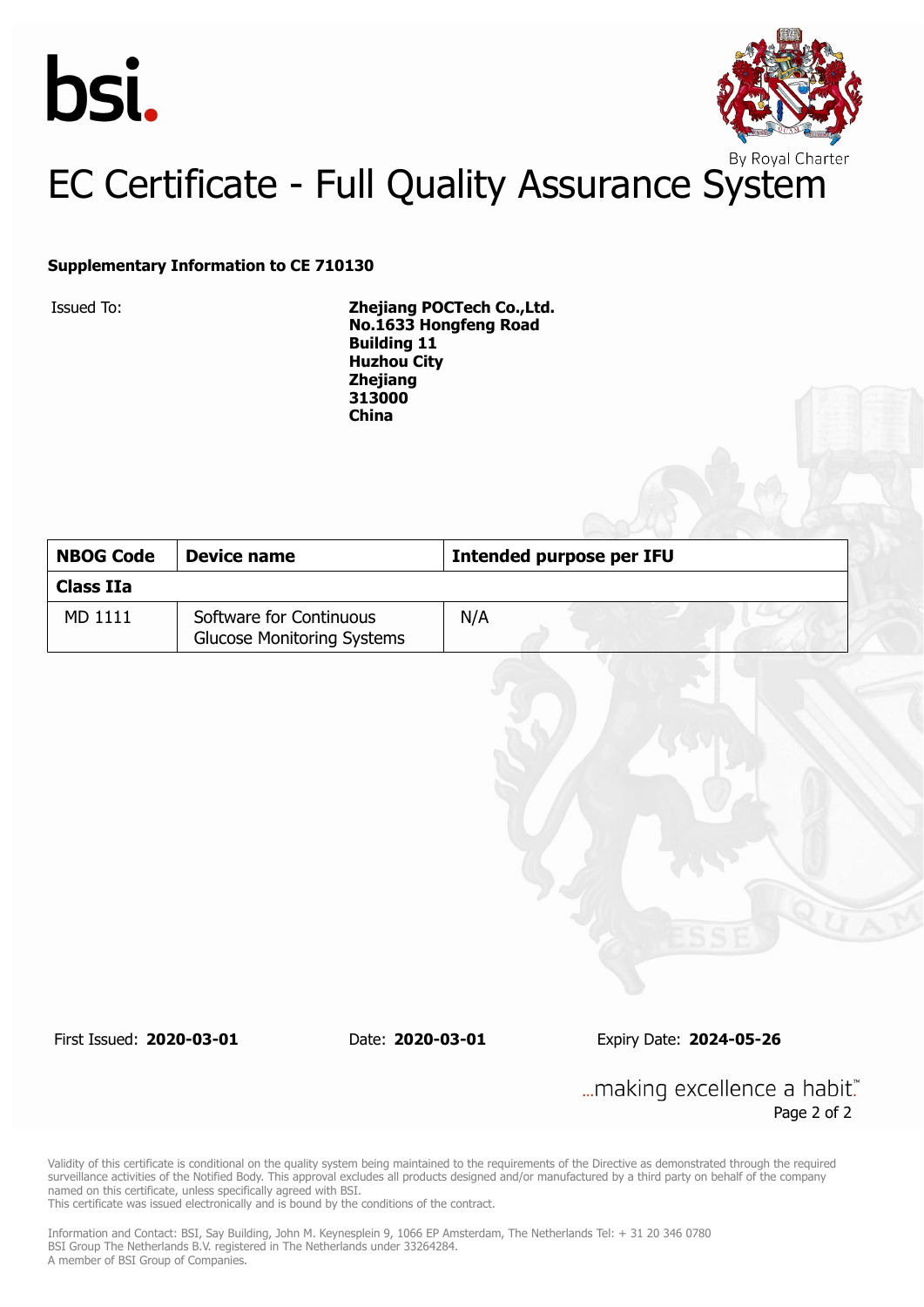



# EC Certificate - Full Quality Assurance System

Directive 93/42/EEC on Medical Devices, Annex II excluding Section 4

## List of Significant Subcontractors

Recognised as being involved in services relating to the product covered by:

Certificate No: **CE 710130**

Date: **2020-03-01** Issued To: **Zhejiang POCTech Co.,Ltd. No.1633 Hongfeng Road Building 11 Huzhou City Zhejiang 313000 China**

Prolinx GmbH Brehmstraße 56 Düsseldorf 40239 Germany

**Subcontractor: Service(s) supplied**

**EU Representative**

... making excellence a habit."

Page 1 of 1